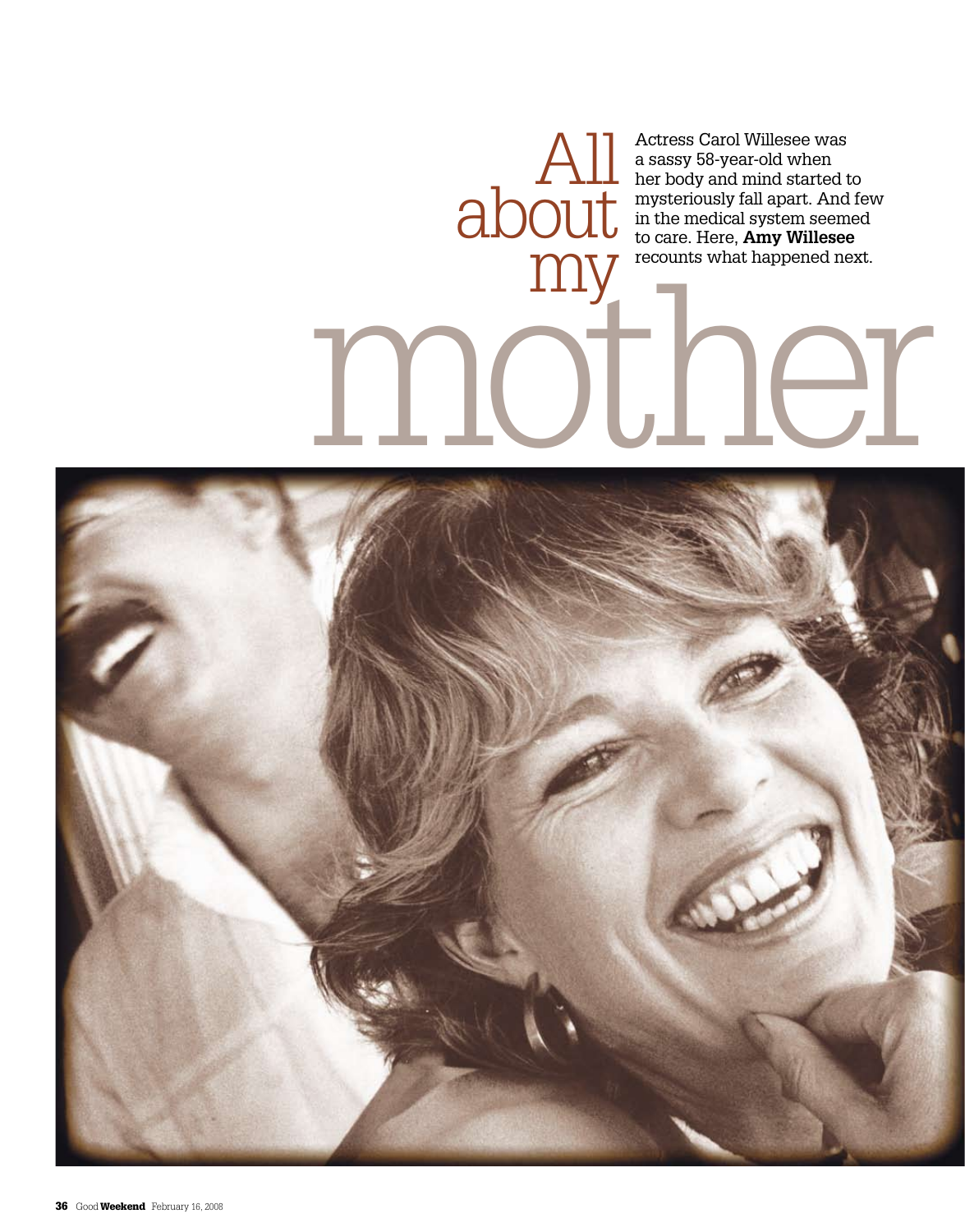T IS JUST OVER A YEAR SINCE TWO AMBU-<br>lance officers wheeled my mother, Carol,<br>into the clatter and dash of a hospital emer-<br>gency department at 9 o'clock on a Saturday<br>night. She was sleepy and confused, dehy-<br>drated and t is just over a year since two ambulance officers wheeled my mother, Carol, into the clatter and dash of a hospital emergency department at 9 o'clock on a Saturday night. She was sleepy and confused, dehyhappy, she mumbled, because she was about to have a baby. "Make sure Dad [media legend Mike Willesee] knows he has to look after you while I'm having the baby," Mum instructed. "Okay," agreed Lucy, my 29-year-old sister, as she slipped Mum's thin arms into a hospital gown.

Incoherent, delusional, no longer able to walk unassisted and in need of constant supervision, Mum was now unrecognisable as the strong, sassy 58-year-old of just five months earlier. And the scariest thing was, nobody could tell us why.

when my two sisters and i were little girls, we thought Mum was a princess. We'd watch her at her dressing table, laid out with its antique silver hairbrush and pretty perfume bottles, brushing her long golden hair. She was beautiful.

As it turned out, she wasn't a princess at all. She had too much spunk for that. She danced on tabletops, laughed with an almighty snort and was happiest either in her King Gees driving a tractor or having dinner with her girls. The best meals at Mum's were always running late because they were so full of dancing and silliness. The night I introduced her to my future husband, she interrupted dinner to lead us in a handstand contest.

She took great juicy bites of life and chewed like crazy. In her late 30s, having seen my youngest sister off to preschool, she embarked on an acting career, bagging a Sydney Theatre Critics' Circle Award for best newcomer before going on to fulfil her dream of playing Blanche in *A Streetcar Named Desire* at the Opera House in 2000. Later, with no farming experience, she took on a vineyard in the Hunter Valley.

By 2006, she was living on a gorgeous old dairy farm in Berry, two hours' drive south of Sydney, running a small herd of Murray Grey cattle. Then, one crisp June morning, she woke to find her legs tingling – a feeling like champagne running through her veins. For eight days the bizarre sensation persisted, along with an aching in her legs and back. She made an appointment with her GP, who prescribed something to relax her muscles. But her symptoms started to multiply.

The Panadeine Forte stopped working. Her feet felt inexplicably cold. She couldn't sleep, couldn't stand bright light, couldn't remember things. She began a round of doctors' appointments, but nobody could figure out what was wrong.

By her 59th birthday in early August – just two months later – she couldn't walk in a straight line and had difficulty sitting due to the pain. Her eyesight was deteriorating and, when she swallowed, it felt as though she had golf balls in her oesophagus. Pretty much all she wanted to do was lie down and close her eyes. Of greater concern than the physical symptoms to us at the time was that she seemed like a different person. We couldn't say quite what it was, but something in Mum had changed. She was submissive and fearful, disconnected. She didn't seem interested in us. Didn't want to hold my new baby.

She had brain scans, spine scans, blood tests galore and everything was normal. Only she *wasn't* normal. Acquaintances who saw her in the street were stunned by her appearance: one thought she'd had a stroke, another a car accident. A tremor that enveloped her whole body would come and go. But it was in October, four months after her legs started tingling, that I began to get really scared.

Her rapidly deteriorating condition had forced her to move up to her apartment in Sydney, where Lucy and I could visit her every day. (Our other sister Jo, 27, was working in Ethiopia.) She had a live-in nurse. She had a wheelchair. A *wheelchair*. Holy crap. How had it come to this? Then I phoned her one day and asked how she was. "Good," she replied, not sounding at all good. "Jo was just here." By now, she had become difficult to understand, her thoughts jumbled, her words slurred. I thought I must have misheard.

"Jo was just there?" I checked. "Yes, Jo was here. She's just left."

I felt sick. Jo was still in Africa.

mum had had an episode of depression 10 years earlier, so there was enough of a history for the specialists to concur: in the absence of a physical disease, her symptoms were psychosomatic. They called it conversion disorder. It seemed bizarre that such severe symptoms could be triggered by an emotional event, but we were assured it happens. People can develop paralysis, lose their sight, their motor functions, even suffer seizures, and it's attributed to psychological factors.

So we asked Mum if anything was upsetting her, was there any trauma that could have triggered this. She kept insisting she was fine. She'd been happy before it started. She was distraught now, of course: no one would believe how sick she was. She talked about checking her will. Asked me if I wanted the farm.

"You're not dying, Mum."

She was quiet in the car as we drove her to a private psychiatric hospital, fidgeting pointlessly through her handbag, staring out the window. We hoped we were getting her the right help.

The place felt cold, her room all empty surfaces and bare walls. "We don't normally accept people in wheelchairs," one staff member said, annoyed. "Don't leave me here," Mum begged, struggling to form the words. It was horrendous. But we were acting on the only medical advice we had and we desperately wanted her to get better.

She took it badly, her body shutting down ever more rapidly over the next couple of days. At times, she became almost catatonic, just sitting, staring. When we weren't with her, she'd call, asking us to take her home. Sometimes you could hear her down the line trying to work out how to use the phone or how to talk. She was terrified, hallucinating. People were coming to get her. There were rats and snakes in her bed.

The doctor told us this wasn't usual for patients with conversion disorder. Typically, once treatment was started, they got better very quickly. But Mum was getting worse. His opinion now, he said, was that Mum's symptoms were not consistent with a psychiatric illness. We needed to keep searching. With no referrals, no guidance, the hospital gave us the weekend to make alternative arrangements for her care.

By the Saturday night, though, she was in such a bad way the nurses called an ambulance and that's how she ended up in a hospital in outer

"Meals at Mum's were always running late because of dancing and silliness. The night I introduced her to my future husband, she interrupted dinner to lead us in a handstand contest."

**"She took great juicy**  bites of life and chewed like crazy": (opposite) Carol Willesee with fellow actor Henri Szeps at Sydney's Ensemble Theatre, 1989.

Sydney. Maybe this would be for the best, we reasoned. She was in a public hospital now; someone would have to investigate her condition properly.

part of me felt ridiculous typing mum's growing list of symptoms into Google each night after the kids were in bed. But no one else was offering us any explanations. No one else seemed to feel there was any urgency.

One night, I came across a case study from *The American Journal of Psychiatry*. It told the story of a 49-year-old woman, Ms A, who suddenly began experiencing severe lower-back pain that didn't respond to treatment. Soon she developed a body tremor and difficulty walking. All the tests came back normal and she was assured her symptoms would, in time, take care of themselves.

They didn't and, five months later, Ms A was diagnosed with major depression and conversion disorder and sent to a psych facility. Her deterioration was rapid: soon, she was confined to a wheelchair and had double vision, speech problems and difficulty swallowing. At which point she was hospitalised. It sounded exactly like Mum.

It got worse: she began squinting or closing one eye to compensate for her double vision. While standing, assisted, she was unable to place her left heel on the floor. Her legs grew rigid. Ongoing neurological testing revealed nothing; her aggressive treatment for conversion disorder was unsuccessful. Then, one night after dinner, Ms A was found in cardiopulmonary arrest, apparently having choked. Thirty-six hours later, an EEG declared her brain-dead. It was only at autopsy that the mystery of her condition was revealed: her brain tissue was riddled with tiny holes. It gave pathologists their answer: she had been suffering from Creutzfeldt-Jakob disease.

I Googled it. Creutzfeldt-Jakob disease (CJD) is a rare degenerative brain disease, marked by rapidly progressing dementia, co-ordination difficulties and personality changes. It is a "prion" disease, and occurs when usually harmless prion protein in the brain changes shape, setting off a chain reaction by converting other healthy prion proteins into the abnormal shape. This process essentially turns the brain into a sponge. Unlike the more famous variant CJD (mad cow disease), which is a separate disease not yet seen in Australia but thought to be caused by eating contaminated beef products, classic CJD – the one I was looking at – is thought to occur spontaneously and at random. In other words, no one really knows why classic CJD occurs, but if this is what Mum had, it wouldn't be related to her beloved cows.

CJD affects about one person in a million. Symptoms most commonly appear around the age of 65 to 70 – Mum was 59 – and it can be difficult to diagnose. Electroencephalograms (EEGs), MRI scans and lumbar punctures are the best diagnostic tools doctors have, although they're not always conclusive, particularly early in the disease. CJD can only be confirmed with a brain biopsy or at autopsy. There is no known treatment.

the day after the ambulance dash to emergency, I arrived at the hospital with my sister Jo, back from Africa, to find Mum lying motionless in a dull, soulless medical ward. A nurse told us Mum was under the care of a neurologist, Dr X, and a member of his team told me by phone that